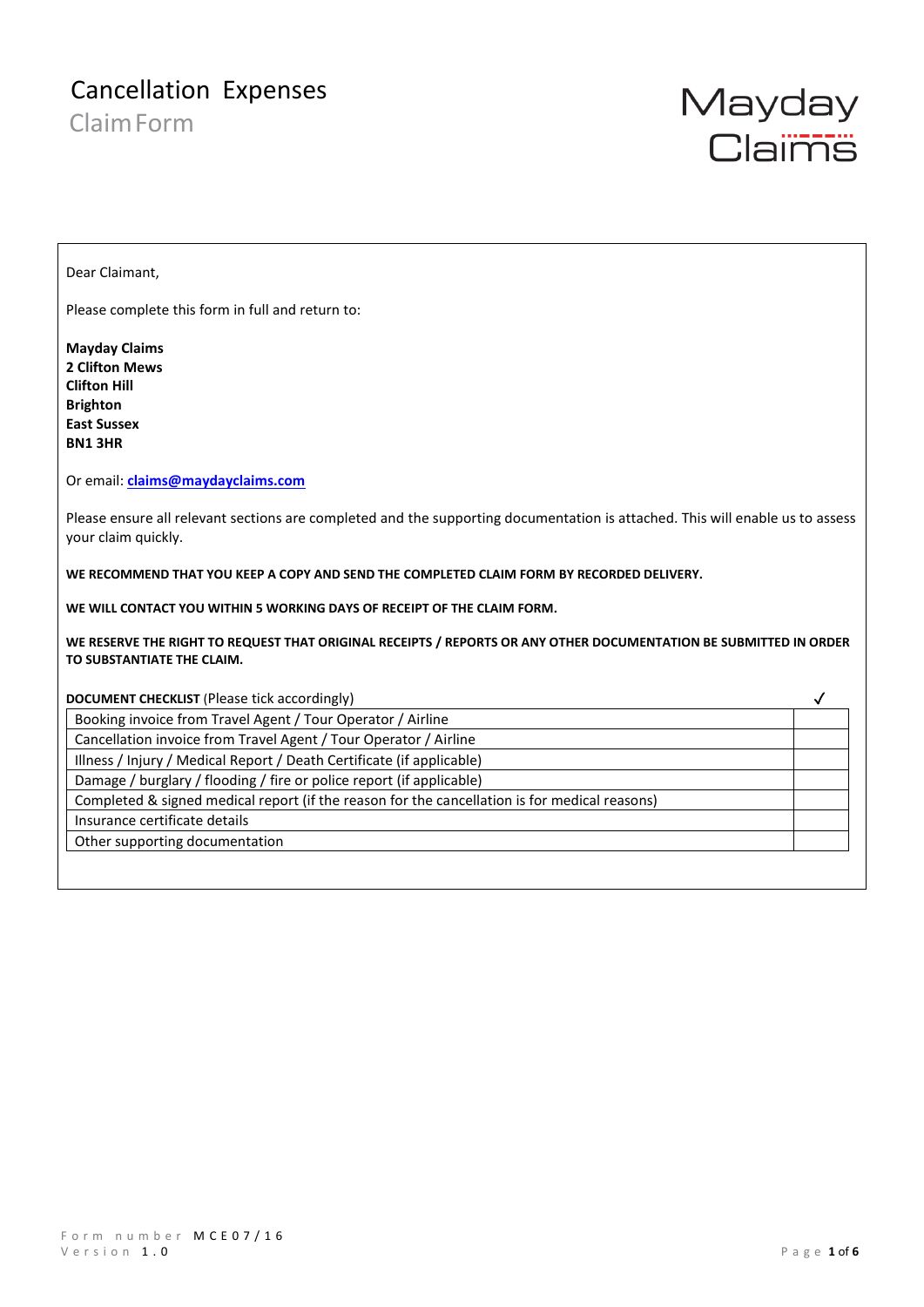Claim reference number

## Cancellation Expenses

ClaimForm

| vlavo |  |     |  |
|-------|--|-----|--|
|       |  | aın |  |

#### **PERSONAL DETAILS**

| Title         | <b>Miss</b><br>Other<br>Mrs<br>Ms<br>Mr |                            |
|---------------|-----------------------------------------|----------------------------|
| Surname       | First name                              |                            |
| Date of Birth | N.I number<br>DD/MM/YYYY                | Please tick your preferred |
| Address       |                                         | method of contact          |
|               |                                         | Email<br>Post              |
|               | Post code                               | Mobile<br>Telephone        |
| Telephone     | Mobile                                  |                            |
| Email         | Occupation                              |                            |

#### **POLICY DETAILS**

| Insurance brand           |            |                          | Single trip<br>Annual multi trip |
|---------------------------|------------|--------------------------|----------------------------------|
| Policy number             |            | Date of issue            | DD/MM/YYYY                       |
| Date of outward<br>travel | DD/MM/YYYY | Destination              |                                  |
| Date trip booked          | DD/MM/YYYY | Date of scheduled return | DD/MM/YYYY                       |
| Travel agent              |            | Tour operator            |                                  |

#### **CLAIM DETAILS**

| Reason for cancellation                                    |                                                                        |                    |
|------------------------------------------------------------|------------------------------------------------------------------------|--------------------|
| Names of all persons<br>cancelling under this<br>insurance |                                                                        |                    |
|                                                            |                                                                        |                    |
|                                                            |                                                                        |                    |
|                                                            |                                                                        |                    |
| Date the travel agent                                      | Verbally                                                               | In writing         |
| or tour operator was<br>advised of cancellation            | DD/MM/YYYY                                                             | DD / M M / Y Y Y Y |
|                                                            | If cancellation was due to a person not booked to travel, please state |                    |
| Full name                                                  |                                                                        |                    |
| Relationship                                               |                                                                        |                    |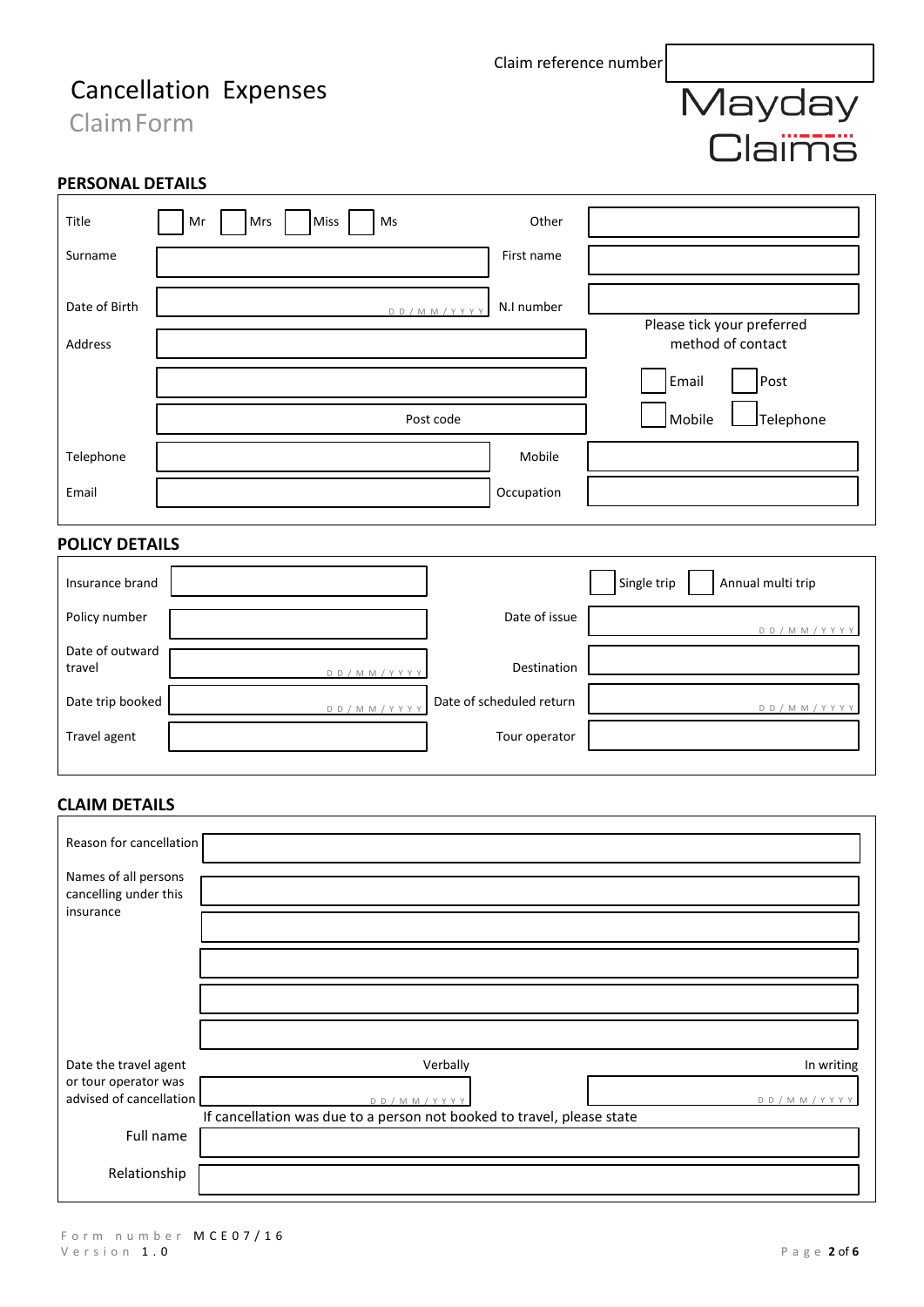# Cancellation Expenses

ClaimForm

# Mayday Claims

### **CANCELLATION CHARGES AND PAYMENT INFORMATION**

| Total paid to travel<br>£<br>agent / tour operator                                                                                                                                                                                                                                                                                                                                  | Total amount you<br>are claiming | £           |
|-------------------------------------------------------------------------------------------------------------------------------------------------------------------------------------------------------------------------------------------------------------------------------------------------------------------------------------------------------------------------------------|----------------------------------|-------------|
| £<br>Cancellation refund                                                                                                                                                                                                                                                                                                                                                            |                                  |             |
|                                                                                                                                                                                                                                                                                                                                                                                     |                                  |             |
| <b>INFORMATION WE NEED FROM YOU FOR POSSIBLE RECOVERY OPPORTUNITIES</b>                                                                                                                                                                                                                                                                                                             |                                  |             |
| Your Travel Policy has conditions attached whereby you must provide us with any information that assists any recovery actions. This is a<br>standard practice in the insurance market and contributions made from other insurance cover serves to keep the costs of your premiums<br>down. The information provided should not affect your renewal premiums, or no claims discount. |                                  |             |
| Please answer the following questions and provide details as required. For questions that require a YES / NO response, please tick the<br>appropriate boxes. Failure to do so may delay your claim.                                                                                                                                                                                 |                                  |             |
| Do you have a bank account?<br>1.                                                                                                                                                                                                                                                                                                                                                   |                                  | Yes<br>No   |
| A bank account you hold may offer Travel Insurance cover as part of the benefits. Under no circumstances will your bank account<br>information be used other than to obtain a contribution from the Travel Insurance provider. This will not affect your bank account in any<br>way.                                                                                                |                                  |             |
| Name of bank                                                                                                                                                                                                                                                                                                                                                                        | Type of account<br>HSBC          | SILVER/GOLD |
| Account holder name                                                                                                                                                                                                                                                                                                                                                                 | Account number                   |             |
| Was a credit card or debit card used to pay all or part of the trip cost?<br>2.<br>(Certain credit or debit cards provide an element of travel cover)                                                                                                                                                                                                                               |                                  | No<br>Yes   |
| Card issuer                                                                                                                                                                                                                                                                                                                                                                         | Type of card                     |             |
| Card holder name                                                                                                                                                                                                                                                                                                                                                                    | Card number                      |             |
| Do you have a Household Contents insurance policy?<br>3.<br>(Some household contents policies provide an element of travel cover)                                                                                                                                                                                                                                                   |                                  | No<br>Yes   |
| Name of insurer                                                                                                                                                                                                                                                                                                                                                                     | Policy name                      |             |
| Policy number                                                                                                                                                                                                                                                                                                                                                                       |                                  |             |
| Do you hold any Private Medical Insurance?                                                                                                                                                                                                                                                                                                                                          |                                  | Yes L<br>No |
| Name of insurer                                                                                                                                                                                                                                                                                                                                                                     | Policy name                      |             |
| Policy number                                                                                                                                                                                                                                                                                                                                                                       |                                  |             |
| Do you consider anyone to blame for the incident?<br>5.<br>If yes, please provide details.                                                                                                                                                                                                                                                                                          |                                  | No<br>Yes   |
|                                                                                                                                                                                                                                                                                                                                                                                     |                                  |             |
| It is a condition of the policy and your responsibility to provide sufficient documentation to support your loss. Failure to provide the required<br>documentation, including the details of any other insurances, may delay and /or invalidate the claim.                                                                                                                          |                                  |             |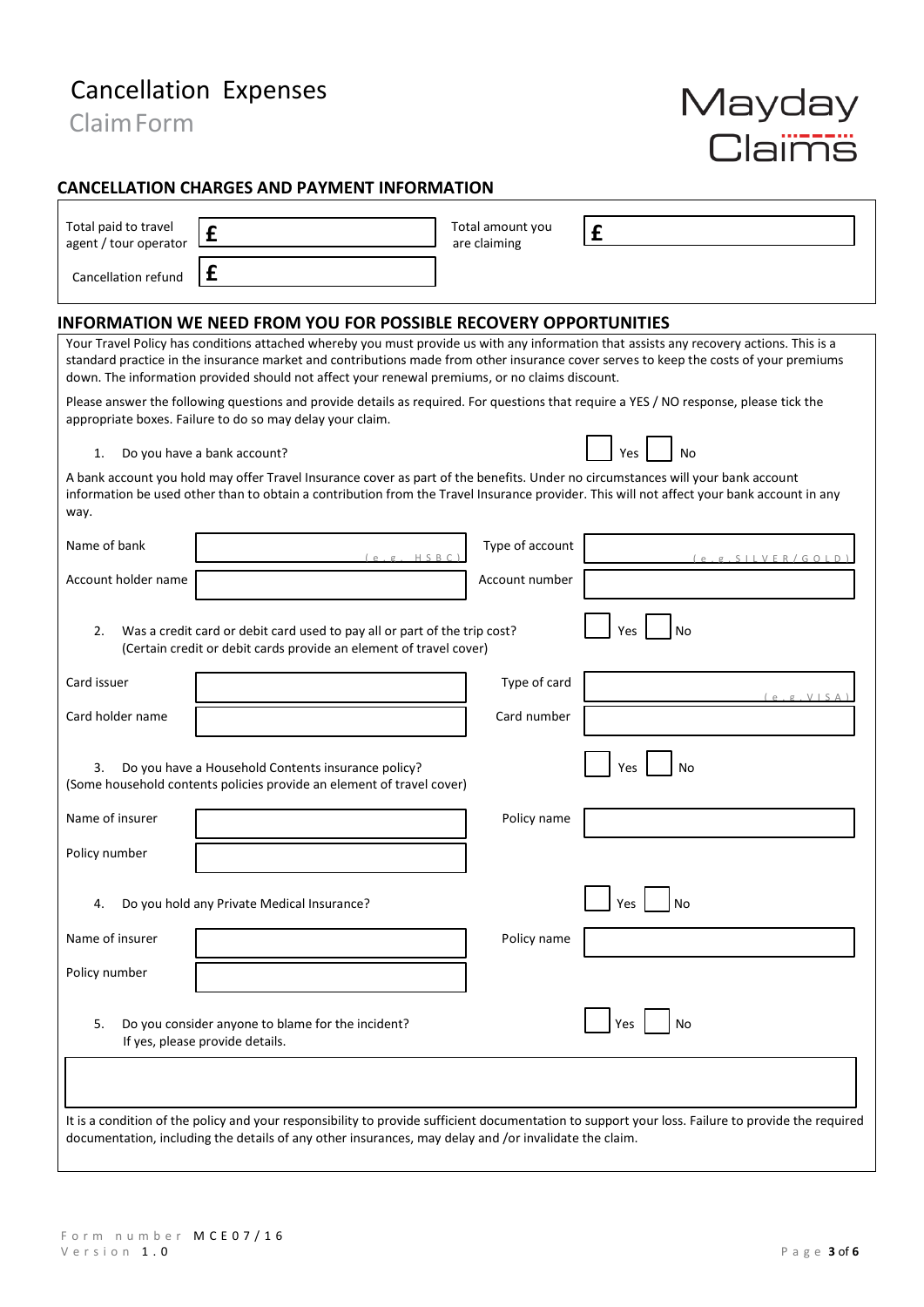# Cancellation Expenses

ClaimForm

## Mayday Claims

#### **MEDICAL CERTIFICATE**

If your trip has been cancelled due to illness or injury, this form should be completed by the usual medical practitioner of the ill / injured / deceased person (if applicable).

Please continue on a separate piece of paper if necessary. This information will be treated as PRIVATE AND CONFIDENTIAL. All other certificates are unacceptable. This form must be provided at the expense of the claimant. If a MEDICAL SELF DECLARATION was completed, please provide details.

| 1. Patient name                                                                                                                                                                                                                                                                                                                                                                                                                                                                                                                                                                                                                                                                                                                                                                                                                                                                                                                                              |        |                     |
|--------------------------------------------------------------------------------------------------------------------------------------------------------------------------------------------------------------------------------------------------------------------------------------------------------------------------------------------------------------------------------------------------------------------------------------------------------------------------------------------------------------------------------------------------------------------------------------------------------------------------------------------------------------------------------------------------------------------------------------------------------------------------------------------------------------------------------------------------------------------------------------------------------------------------------------------------------------|--------|---------------------|
| 2. Patient date of birth                                                                                                                                                                                                                                                                                                                                                                                                                                                                                                                                                                                                                                                                                                                                                                                                                                                                                                                                     |        | D D / M M / Y Y Y Y |
| 3. Please confirm the exact nature of the illness / injury or cause of death<br>which makes cancellation of this trip medically necessary and / or<br>prevents travel.                                                                                                                                                                                                                                                                                                                                                                                                                                                                                                                                                                                                                                                                                                                                                                                       |        |                     |
| Date on which you were first consulted re. 3 above.<br>6.<br>Were you aware of their proposed trip at this date?                                                                                                                                                                                                                                                                                                                                                                                                                                                                                                                                                                                                                                                                                                                                                                                                                                             |        | D D / M M / Y Y Y   |
| 5. Has the Patient received a terminal prognosis?                                                                                                                                                                                                                                                                                                                                                                                                                                                                                                                                                                                                                                                                                                                                                                                                                                                                                                            |        |                     |
| 6. Has the patient suffered from the same or similar condition in the past? If<br>Yes, is the present illness, in your opinion, related in any way to the past<br>condition?                                                                                                                                                                                                                                                                                                                                                                                                                                                                                                                                                                                                                                                                                                                                                                                 |        |                     |
| 7. a. Please give dates and details of any in-patient treatment:<br>b. Date placed on waiting list.<br>c. Nature of investigation or surgery<br>d. Date of hospital admissions.                                                                                                                                                                                                                                                                                                                                                                                                                                                                                                                                                                                                                                                                                                                                                                              |        |                     |
| 8. If cancellation due to pregnancy please give:<br>a. Date of confinement<br>b. Date pregnancy confirmed<br>c. Details of illness / injury connected with the pregnancy which gave rise<br>to your recommendation not to travel                                                                                                                                                                                                                                                                                                                                                                                                                                                                                                                                                                                                                                                                                                                             |        |                     |
| 9. a. Give details of any condition(s) which have been / are under supervision<br>of a hospital /consultant / doctor or has required hospital admission or<br>treatment in the previous 6 months.<br>b. Give details if the Patient is / was suffering from any chronic disease,<br>illness or from any physical defect or infirmity, including cancerous cardio-<br>vascular, cerebro-vascular, renal, psychiatric or mental condition.<br>c. Give details of any of the conditions advised in (a) and / or (b) which may<br>have a bearing on the conditions(s) described in question 3.<br>d. Give details if the Patient is / was awaiting result of any tests,<br>investigations or if the person is on a waiting-list for any in or out-patient<br>treatment or investigation.<br>e. Give details of any continuous medication or changed medication or<br>dosage increase, resulting in a deterioration in the condition in the<br>previous 6 months. |        |                     |
| 10. Date on which cancellation could have been anticipated.                                                                                                                                                                                                                                                                                                                                                                                                                                                                                                                                                                                                                                                                                                                                                                                                                                                                                                  |        | D D / M M / Y Y Y Y |
| 11. Date on which you advised the holiday should be cancelled.                                                                                                                                                                                                                                                                                                                                                                                                                                                                                                                                                                                                                                                                                                                                                                                                                                                                                               |        | D D / M M / Y Y Y Y |
| 12. In your opinion, was cancellation medically necessary? If YES, was it solely<br>due to the above condition? In your opinion when will the patient be fit<br>for normal overseas travel?                                                                                                                                                                                                                                                                                                                                                                                                                                                                                                                                                                                                                                                                                                                                                                  |        |                     |
| 13. Please confirm that your patient was fit to travel at the time the                                                                                                                                                                                                                                                                                                                                                                                                                                                                                                                                                                                                                                                                                                                                                                                                                                                                                       |        |                     |
| insurance was issued.<br>14. General remarks. (Please comment on the reason for not travelling if<br>applicable).                                                                                                                                                                                                                                                                                                                                                                                                                                                                                                                                                                                                                                                                                                                                                                                                                                            |        |                     |
| <b>DOCTORS DECLARATION:</b> I declare that I have examined the patient named above and / or have referred to their medical records and confirm that the<br>information given above is a true and accurate statement, and further that no material information has been withheld.                                                                                                                                                                                                                                                                                                                                                                                                                                                                                                                                                                                                                                                                             |        |                     |
| GP NAME                                                                                                                                                                                                                                                                                                                                                                                                                                                                                                                                                                                                                                                                                                                                                                                                                                                                                                                                                      | SIGNED | DATE                |
|                                                                                                                                                                                                                                                                                                                                                                                                                                                                                                                                                                                                                                                                                                                                                                                                                                                                                                                                                              |        |                     |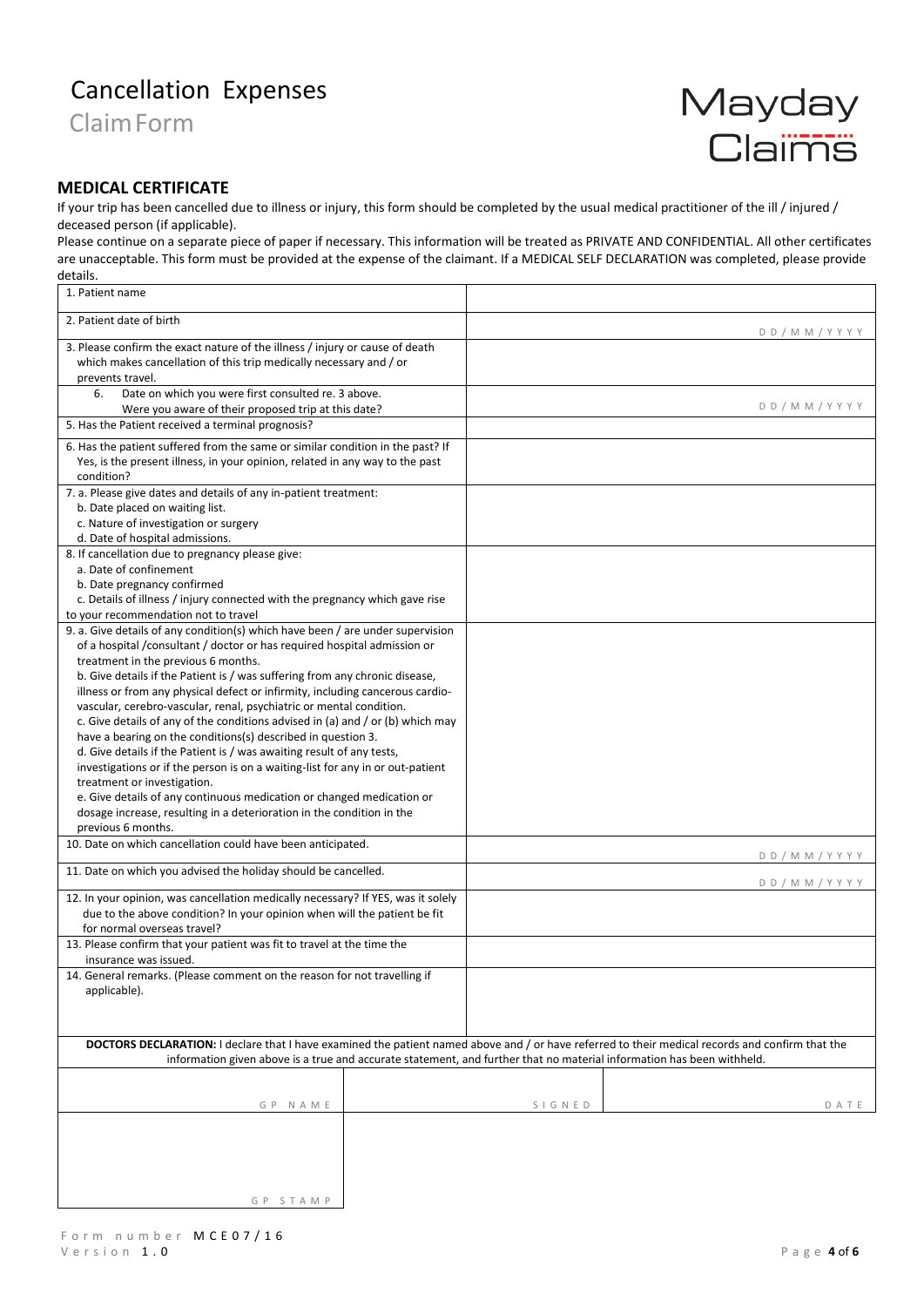## Cancellation Expenses ClaimForm

## Mayday  $C$ laims

#### **IMPORTANT INFORMATION, PLEASE READ ACCESS TO MEDICAL REPORTS ACT 1988**

It may be necessary to apply for a medical report from a Doctor who has cared for you, and we ask that you give your consent by signing the claim form declaration. Before doing so, however, you should read this note carefully, as it sets out your rights under the Access to Medical Reports Act 1988, and the procedures for dealing with the reports. You do not have to give your consent, but if you do, you can say whether you wish to see the report (or have a copy of it) before it is sent to us. If you say you wish to see the report, we must tell you at the same time as we write to the Doctor and we must tell him / her you wish to see the report. You have 21 days to contact the Doctor about arrangements for you to see the report.

Whether or not you say you wish to see the report before it is sent to us, the Doctor must let you see a copy for up to six months after it is supplied (if you ask). If you ask the Doctor for a copy of the report, he can charge you a reasonable fee to cover his / her costs. Once you have seen a report, before it is sent to us, the Doctor cannot submit it until he has your written consent. You can write to the Doctor asking him to amend any part of the report which you consider to be incorrect or misleading, and have attached to the report a statement of your view on any part which he will not amend.

The Doctor is not obliged to let you see any part of a report if, in his opinion, that would be likely to cause serious harm to your physical or mental health or that of others, or would indicate the Doctor's intentions towards you or if disclosure would be likely to reveal information about you, or the identity of another person who has supplied information about you, unless that person has consented to the information relates to, or has been supplied by, a health professional involvement in caring for you. In such cases, the Doctor must notify you in writing and you will be limited to seeing any remaining part of the report. If it is the whole of the report that is affected, he / she must not send it to us unless you give your written consent.

**I HAVE BEEN INFORMED OF MY STATUTORY RIGHTS UNDER THE ACCESS TO MEDICAL REPORTS 1988 AS HIGHLIGHTED ON PAGE 5 AND CONSENT TO MAYDAY CLAIMS OBTAINING A FURTHER MEDICAL REPORT SHOULD IT BE NECESSARY. IN THAT EVENT I DO / DO NOT WISH TO SEE (OR HAVE A COPY) OF THE MEDICAL REPORT BEFORE IT IS SENT TO MAYDAY CLAIMS.**

| Claimant name | $\sim$<br>Claimant signature | Date |                   |
|---------------|------------------------------|------|-------------------|
|               |                              |      | $\sim$ M iv.<br>◡ |